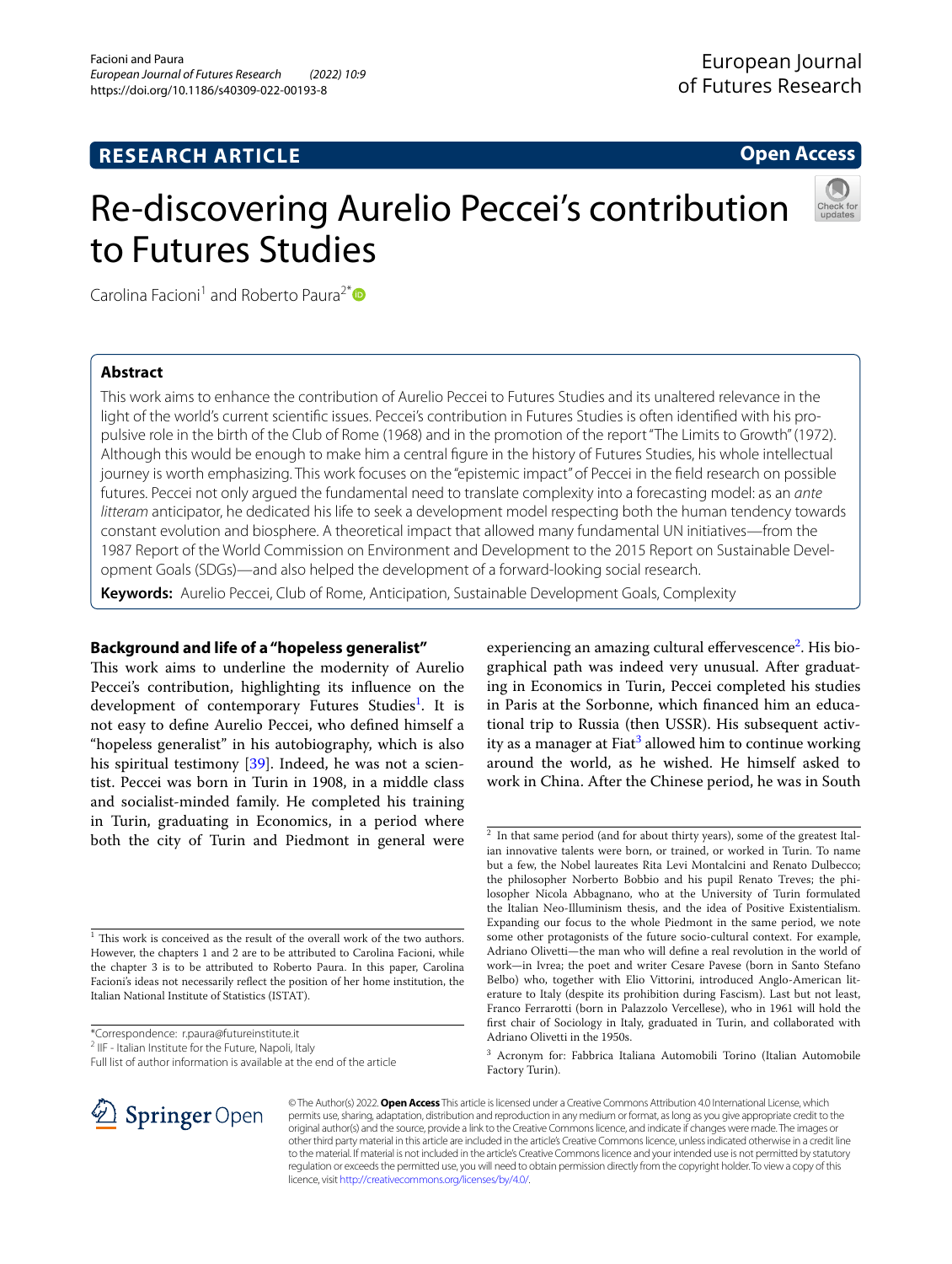America. His long stays abroad allowed him to establish a network of relationships (and of cultural exchange) at a planetary level—an aspect of extreme importance to understand Peccei's intellectual contribution. In the years of World War II, he took part in the Resistance, within the liberal-socialist political movement "Giustizia e Libertà". For this reason, he experienced imprisonment and torture. At the end of World War II, he was a protagonist of the Italian economic recovery. Appointed by CLN (the National Liberation Committee) as a commissioner for Fiat, he managed the post-war transition; then he chose to resume his usual job and managed the company's activities in Latin America. He was one of the founders of Alitalia, ADELA (Atlantic Development of Latin America), and Italconsult (of which he was later honorary president). His contribution was also fundamental for the birth of the IIASA (International Institute for Applied Systems Analysis), a research centre based in Vienna, one of the frst institutes to connect the East and the West of the world during the 1970s.

Regarding his contribution to Futures Studies, three persons were fundamental in Peccei's intellectual and life path: Julian Huxley, Alexander King, and Eleonora Barbieri Masini. Julian Huxley founded WWF and contributed to forming Peccei's sensitivity towards environ-mental problems<sup>[4](#page-1-0)</sup>. The creation of the Club of Rome in 1968 was due to Peccei's meeting with the Scottish scien-tist Alexander King<sup>[5](#page-1-1)</sup>. Peccei and the sociologist Eleonora Barbieri Masini frst met in Stockholm, in 1971, on a conference of the European Council for Culture, where they were the only two Italian attendees. Realizing they shared the same intellectual vision, they began to collaborate. Peccei invited Masini—one the most important theorists who built the foundations of Futures Studies [[1,](#page-4-0) [2](#page-4-1), [5](#page-4-2), [13](#page-5-1), [14,](#page-5-2) [42](#page-5-3)]—to join the Club of Rome in 1975, the same year she was elected general secretary of the World Futures Studies Federation. Peccei, together with the international network of experts he helped to create, devoted his tireless activity to the future until his death in 1984. The *Club of Rome: Agenda for the End of the Century* was his very last work: Peccei dictated the text (without the time to revise it) to his secretary, a few hours before his death. Eleonora Barbieri Masini focused on the importance

of this last text during the 2004 edition of Aurelio Peccei Lecture in Rome. During the lecture, she reminded that Senator Pell had inserted Peccei's Agenda—where he takes stock of the necessary actions at a global level in view of the 21st century—in the documents of the US Congress, on June 28, 1984.

# **The contribution of Aurelio Peccei to Futures Studies**

To summarize Peccei's contribution to Futures Studies in a few key concepts, we certainly have to mention complexity, anticipation, and a new humanism. He was certainly not the frst to speak about complexity, or rather about the interaction between different systems  $[16]$  $[16]$ , but he was perhaps the one who best focused the interactive link between population growth, misuse of technology, pollution, and environmental disasters. This is very clear in this excerpt from one of his most famous books, *Te chasm ahead*:

*Since man has opened the Pandora's box of new technologies, which escaped out of his hands, any change anywhere afects almost everywhere. Dynamics speed, efort, and complexity of our artifcial world have orders of magnitude without comparison in the past, and the same applies to our problems. These, today, are at the same time psychological, social, economic, political and technical, and can not therefore be dealt with and resolved one at a time, because they interfere and interact with one another, each having roots and ramifcations intricate in all others [\[39\]](#page-5-0).*

Peccei's emphasis on the increasing speed of any process, especially in the most developed countries, and on the possible consequences of it, is crucial. In a lecture he gave at the National Military College of Buenos Aires (on September 27, 1965), titled *The challenge of 1970s for the world of today*, he focused on how the diferent speeds in technological evolution were creating new social inequalities between the world's countries:

*…In the history of humanity, it is possible to identify long phases of slow evolution broken by periods of intense change, which can be compared to the mutations in the life of the species. When the discovery of the new technical methods made a community stronger, it invariably conquered and eliminated more backward neighbouring communities or races. Each one of these stages in progress, often separated one from another by thousands of years, has necessarily brought about a corresponding change in the*  social order. The latest change was provoked by the *industrial revolution, which had its beginnings two* 

<span id="page-1-0"></span> $4$  Peccei was also an authoritative member of the WWF. The awareness of the risks the Earth was running led him frst to give a series of lectures in South America between the 50s and 60s, and then to spend the rest of his life sensitizing the world both on the possible disaster, and on the need to fnd solutions as soon as possible.

<span id="page-1-1"></span><sup>&</sup>lt;sup>5</sup> The first meeting between King and Peccei occurred at Bellagio, Italy, in 1967, at a conference devoted to strategic foresight. King knew about Peccei through Dzherman Gvishiani, then vice-president of the Soviet Committee on Science and Technology, who sent to King a copy of Peccei's talk held in Argentina [[39](#page-5-0)].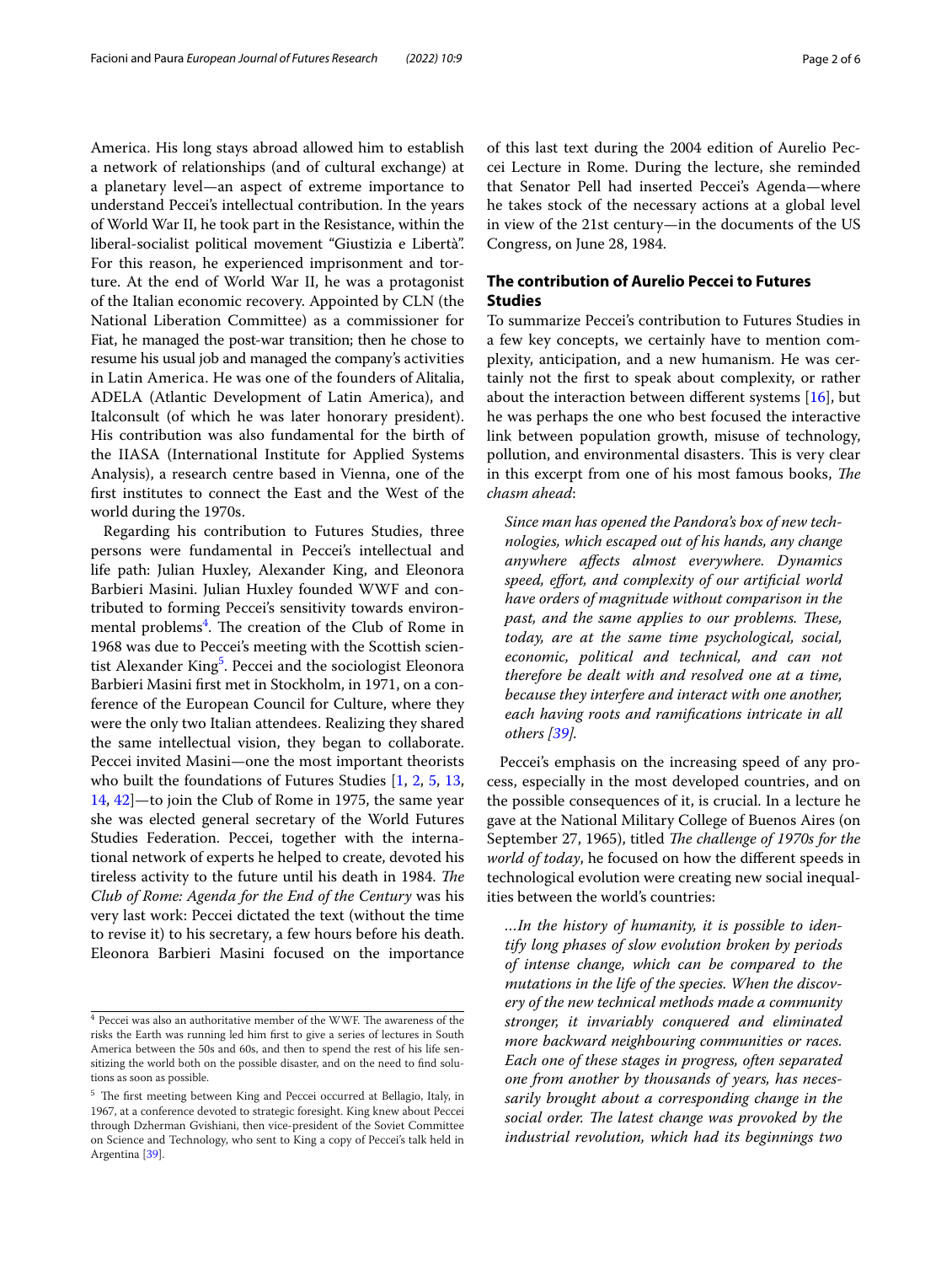*centuries ago in Britain and then spread to a certain number of other countries, which are referred today as "industrialized". The overwhelming factor, which marked the advent of the modern era, was the invention of powerful machines destined to multiply man's capacity for work. The consequence of this technological transformation can be measured by remarking how those countries not touched by the industrial miracle, the underdeveloped countries, have remained backward in every way: social structure, political system, economic standard and, above all, capacity for further progress… [\[36](#page-5-5)]*

The need to translate his hypotheses into data made Peccei look for an answer in the scientifc research context. His interest in the developments of forecasting studies is evident in a paper [\[41\]](#page-5-6) published on the Italian journal "Futuribili". The paper described the mathematical model developed by MIT in Boston on which the frst Club of Rome report *The Limits to Growth* is based [\[32](#page-5-7)]. The Report, strongly desired by both Peccei and the Club of Rome, was perhaps the most controversial scientifc report in history [[3\]](#page-4-3)<sup>[6](#page-2-0)</sup> and aroused a still open debate in the scientifc community, but it represents a milestone in Futures Studies history as well  $[10-12]$  $[10-12]$ . The report was based on the dynamics of fve dimensions (population, capital, food, non-renewable resources, pollution), and the interactions of the cause-efect relationships between them. The MIT computer simulation, World3, was based on the hypothesis that the interactions between the variables functioned as feedback loops, considering the period between 1900 and 2100. The results did not reveal encouraging news for humanity. The Earth being a closed system, there were objective limits to an infnite growth. Unless the development model was radically changed, collapse would have been unavoidable. A possible solution to the disaster was to seek a new global balance of the system. The Report considered population growth among the world's priority problems. Birth control—with the consequent decrease of both natural resource exploitation and pollution—was the keystone of this new balance. The Report underlined the need to plan birth control worldwide. The consequence was to upset many opinion groups—not only religious leaders [[34\]](#page-5-9). However, this was not the only element around

which the debate revolved. In fact, there was also some methodological criticisms, aimed at the very conception of the simulation model. For example, Sam Cole and his team from the University of Sussex believed that human adaptability was not sufficiently considered, as well as the institutional and technological aspects [\[17,](#page-5-10) [18](#page-5-11)].

In his essays, Peccei underlined how the human species is extremely recent, in the history of the life on Earth [\[38](#page-5-12)]. He emphasized how, bringing the whole planet's history back to 24 hours, human presence (and in particular the technological civilization phase) occupies only a negligible, almost non-existent time space. Nevertheless, the human race, the last arrived on Earth, operate devastating changes on the entire ecosystem. Today the human role in the ongoing environmental changes is clearer, so much so that in recent years the international organizations of geologists are considering the adoption of the term Anthropocene<sup>[7](#page-2-1)</sup> [\[19\]](#page-5-13) to indicate the geological era from which humanity began to leave a decisive imprint on the environment. This is particularly true about climate changes, although there are still critical voices [\[9](#page-4-5)]. Contrariwise, Peccei's message seemed revolutionary to his contemporaries, and its implicit consequences were fully understood by the ecologists only, especially in Italy [[4,](#page-4-6) [6](#page-4-7), [7](#page-4-8)]. It was revolutionary saying that humans were not the only owners of the environment that housed them, and that they had to learn to respect it, before it was too late [[40](#page-5-14)]. Reminding the human species to behave as the newcomer in an already existing context—and to relate to it in a humble and respectful way—means to ask for the advent of a new humanism, a paradigm shift, a new way of humans to consider their place in the world.

Thus, the reflections of Peccei represented the starting point for many of the hottest debates in the contemporary world: the climate change, the demographic criticalities, the risks due to pollution, the erosion of the planetary resources. At a macro level, Peccei began a serious refection on how to save the Earth (and the human species) from the destruction caused by humans themselves. He dedicated most of his life to raising awareness of humanity in this regard, urging actions to avoid the disaster. Peccei's commitment to this goal should not had been considered (as in part, unfortunately, it was) as the dream of a utopian, but as the work of a manager used to solving problems. In his professional life, Peccei used to manage resources at the highest level: but he made a

<span id="page-2-0"></span> $6$  The quote refers to Futuribili, 3 (1997). This fundamental issue, edited by Eleonora Barbieri Masini and Giorgio Nebbia, represents a global overview of *The Limits to Growth*, from its premises to the debate following its publication. Here we fnd contributions by Magda Cordell McHale, Jim Dator, Wendell Bell, Antonio Golini, Sam Cole, and others. In this context, Giorgio Nebbia describes all the discussion and criticism made to the report in the aftermath of its publication. Futures, 33 (2001) re-published many of the papers in a monographic number dedicated to *The Limits to Growth*.

<span id="page-2-1"></span> $<sup>7</sup>$  However, the intuition to emphasize the strength of the human footprint on</sup> the environment and its changes, by giving a name to the current geological era, was by the geologist and palaeontologist Antonio Stoppani, who in 1873 coined the concept of "Anthropozoic Era".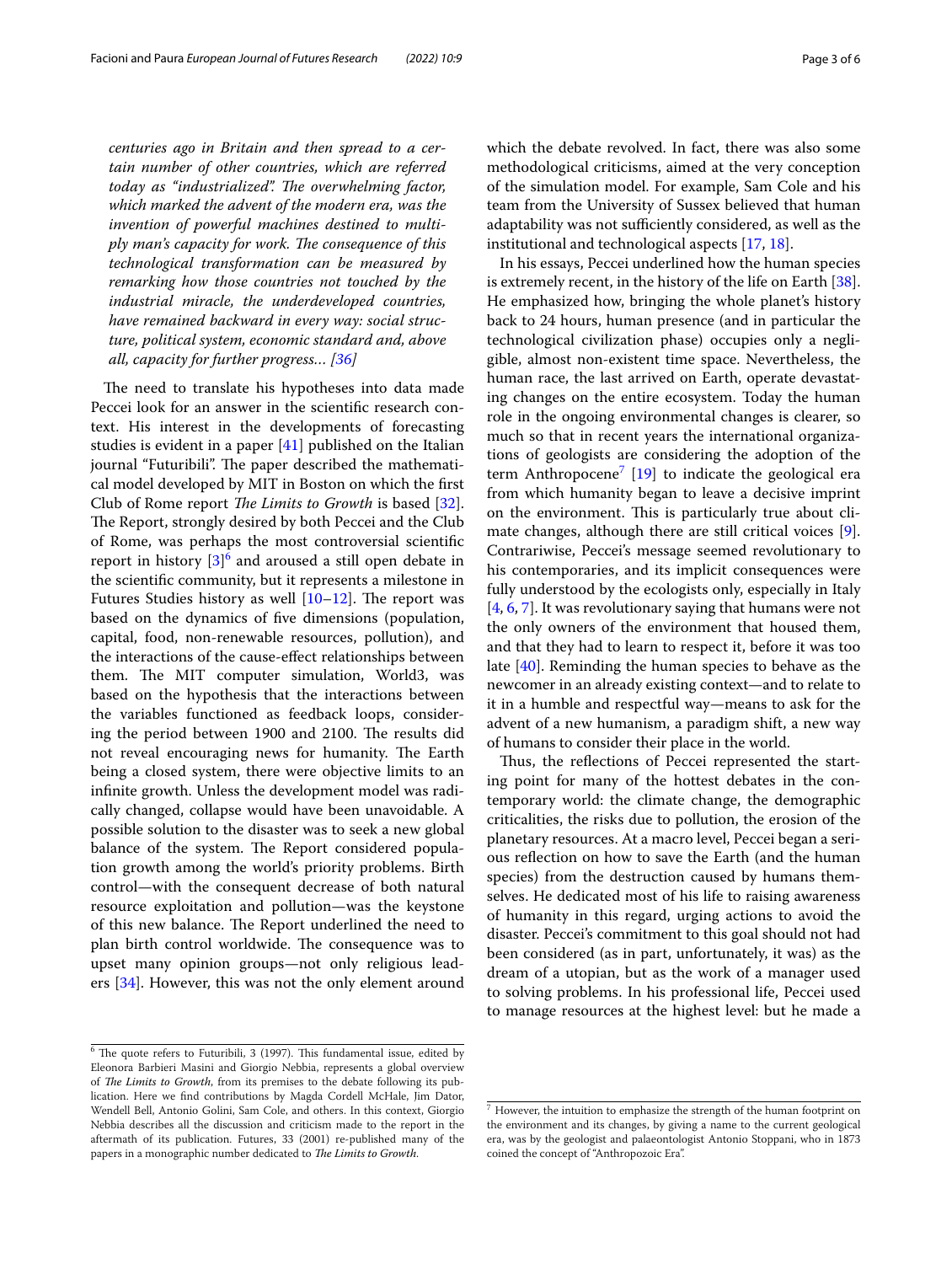qualitative leap. He brought his managerial ability to analyse facts to achieve goals also to an ethical level: i.e., the responsibility towards future generations—that kind of responsibility the Hungarian philosopher Àgnes Heller defnes *enormous* in her work on ethics [\[21](#page-5-15)]. As the mathematician Bruno de Finetti said, Peccei was able to see the chasm toward which a "pinchbeck progress" $8$  was leading [[20\]](#page-5-16). This necessarily leads to conclude that one cannot talk about Peccei without talking about that fundamental element of Futures Studies which is anticipation [[43\]](#page-5-17).

Indeed, he did not limit himself to expressing his idea of what was about to happen to the world—from this point of view, Peccei was also one of the frst theorists of the risk society [\[8](#page-4-9)]. Peccei provided ideas, the agenda, the necessary actions aimed to change the world and avoid a catastrophe. A change that needed adequate policies and therefore to get in touch with policy makers. However, the historical context in which Peccei worked was extremely complex, especially at the level of international politics. According to Peccei, it was necessary to establish a dialogue between the developed countries, especially between the West and the East of the world: an extremely difficult mission in Cold War times. Nevertheless, he was sure that developed countries had to take charge of the less developed ones, whose situation they were in some way responsible for. So, Peccei argued for a real need to reshape the world order. The third report of the Club of Rome [[44](#page-5-18)], the RIO Project (Reshaping the International Order), refected Peccei's (and the Club of Rome's) idea to create a sort of supranational institution. According to RIO Project, it had to be shaped on the UN model, but characterized by a stronger normative dimension respect to UN. This, in order to have a decision-making apparatus more adequate to a faster resolution of the problems of the Planet. Far from criticism of his intellectual contribution (from the accusations of neo-Malthusianism, for example) Peccei considered the problems facing humanity as consequences of an uncontrolled population growth, in the absence of a qualitative leap in humanity: a leap that he believed should be possible only through a common awareness [[39\]](#page-5-0). Certainly, he was aware that the institutions had to bear the change. However—and this is an important aspect of his vision—the institutions also had to renew themselves, leaving the narrow sphere of national interests. Without this leap in quality, according to Peccei, the change could only have a negative direction, and not from the environmental perspective only. A much broader range of cultural problems was implicit in the change: not surprisingly, Peccei spoke of it in terms of *human quality*.

## **The heritage of Peccei in the contemporary context**

More than ffty years after the founding of the Club of Rome [[47\]](#page-5-19), undoubtedly the most famous of his enterprises, Peccei's message is still very much alive for anyone who thinks that building futures is a concrete work of research in the feld, and not a mere exercise in utopia without a construct. In the present time, when the damage of global warming is under everyone's eyes, perhaps we can say that Peccei had to be listened to more, and before. Surely, it would be useful to make know the relevance of Peccei, of his personality and thought even outside the context of the specialists, because it can inspire everyone to make the world a better place. Of course, some of his ideas were misunderstood<sup>9</sup>, as sometimes happens to personalities in some ways ahead of their own time. But Aurelio Peccei's refection did not go without listening [\[7](#page-4-8)]. There is Peccei's thinking, and his concern for the future of humanity, behind the works that led to the Report Our Common Future  $[45]$  $[45]$ , or in the reflection that, more recently, led to defning the United Nations' Sustainable Development Goals [\[46](#page-5-21)]. From another point of view, at a level we can defne as micro, because it is more oriented towards specifc territorial realities, Peccei's thinking inspired, for example, the research and analysis of the Italian indicators of the Equitable and Sustainable Well-being [\[22](#page-5-22)[–29](#page-5-23)]. A further surprising aspect of Peccei's contribution to social studies—and in particular to the quality-of-life studies—is precisely his ability to move easily both in the macro context of world dynamics and in more contained territorial contexts. Therefore, he also gave a huge boost to the "Turin Project", which included seven research works in diferent disciplinary felds, carried out between the end of the 70s and the early 80s, on social issues relating to the city of Turin. Between them, there was one of the very frst works on time use in Italy [\[15](#page-5-24)].

We can certainly affirm that there is a bit of Aurelio Peccei's thought every time we talk about goals linked to well-being, both at planetary and local levels. The leap in quality is important: we cannot speak of well-being if we consider only human beings. Well-being is something comprehensive, holistic, and concerns human beings and everything around them. Concerning specifically the seventeen UN SDGs, a possible risk is, if anything, not looking at goals with Peccei's eyes: pursuing each goal individually carries the risk of losing sight of

<span id="page-3-0"></span><sup>8</sup> Pinchbeck is an alloy of copper, zinc, and tin, very similar to gold. It is used in place of gold to obtain embroidery threads and laminations.

<span id="page-3-1"></span> $9$  The accusations of neo-Malthusianism at the release of the first report of the Club of Rome are well known. However, to understand how controversial still the fgure of Peccei is, it just takes to do some research on the web.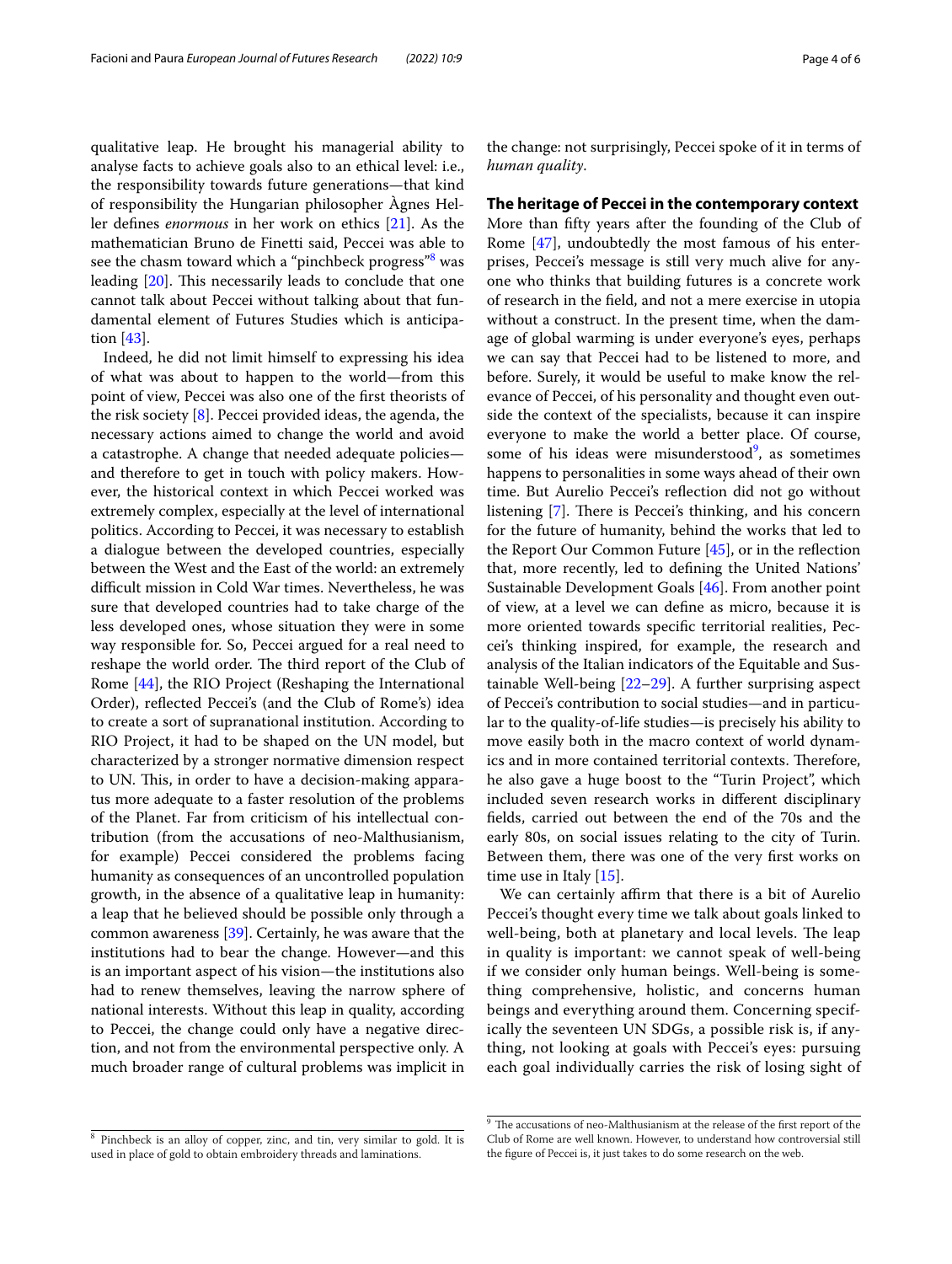the overall objective envisaged for 2030. There remains the need to analyse the goals also in their dynamic interaction. It is not obvious that a step forward in a single goal direction necessarily corresponds to a step forward for all the others. For example, the technological innovation (goal 9) has often a labour-saving efect—that can be negative on goal one (poverty), goal fve (gender inequalities), goal 8 (decent work), and goal 10 (inequalities). Looking at the interaction to prevent the possible negative efects, to understand where and how to act, means looking through Peccei's eyes. Moreover, it means thinking in terms of anticipation—which means looking at possible problems and fnding strategies in advance to avoid them.

It is important to remember his effort to seek a development model that could respect the human tendency towards constant evolution, without falling into the modern concept of degrowth [\[30\]](#page-5-25). All the scientifc community should follow the example of Peccei's attention to the rights of future generations, and his respect for the biosphere. The scientifc community must bear in mind his lesson of criticism of what is now called "technological solutionism" [[33](#page-5-26)] and his distrust of computer-driven forecasts, despite the role of the World3 model and its subsequent developments. As he said, computers are not but tools, whose application depends on human judgements and values [[39](#page-5-0)]. His long career and international experiences allowed him to take an overall view of the world system that was lacking in most of the political and industrial establishment of the time. He understood how complex and multifaceted the notion of "development" was, quite diferent from that of mere economic growth. For an industrialist, there was nothing simpler than planning a company's economic growth over the long term: it was enough to fnd a way to increase productivity through savings and investments. However, how to defne the development of a society? Peccei's institution was to use foresight techniques, contributing to defne the scope of Futures Studies [\[31\]](#page-5-27).

In *The Chasm Ahead* Peccei presented the "Project" 1969", "a multinationally sponsored feasibility study on systematic, long-term planning of world scope" [\[37](#page-5-28)]. Forecasting techniques were to be put at the service of major global problems, identifying trends, scenarios, projections, alternatives, and solutions. Peccei cited systems analysis, operations research, and cybernetic methodologies that he had learned about at RAND and the OECD through Alexander King, stating that it was time to employ those new techniques for civilian purposes. He knew that in Futures Studies there were two diferent schools, the European one more focused on the social and humanistic refection on the future, and the American one, characterized by a quantitative approach, and focused on the technological side [\[37](#page-5-28)]. Both of them should have offered their contribution to Peccei's visionary project just integrating these two visions with a third one: the *normative* dimension [[35](#page-5-29)]. It was not just a matter of predicting trends and emerging structures in terms of probability. Indeed, it was a matter of defning preferable futures in order to create a new system of the world, which should not result in a mere extrapolation of the present, but as the result of an efort of imagination and invention of alternative possibilities to the present. This intuition certainly represents the greatest contribution of Aurelio Peccei to the modern perspectives of Futures Studies—and we cannot forget it.

## **Acknowledgements**

Not applicable.

#### **Authors' contributions**

The authors read and approved the fnal manuscript.

#### **Funding**

Processing charge for this publication has been funded by Institut Futur – Freie Universität Berlin.

## **Availability of data and materials**

Not applicable

### **Declarations**

**Ethics approval and consent to participate** Not applicable.

#### **Consent for publication**

Not applicable.

## **Competing interests**

The authors declare that they have no competing interests.

#### **Author details**

<sup>1</sup> ISTAT-Italian Institute of Statistics, Rome, Italy. <sup>2</sup>IIF - Italian Institute for the Future, Napoli, Italy.

Received: 11 January 2022 Accepted: 12 March 2022 Published online: 29 April 2022

#### **References**

- <span id="page-4-0"></span>Barbieri Masini E (1986) La previsione umana e sociale. Editrice Pontificia Università Gregoriana Rome
- <span id="page-4-1"></span>2. Barbieri Masini E (1993) Why Futures Studies? Grey Seal, London
- <span id="page-4-3"></span>3. Barbieri Masini E, Nebbia G (1997) I limiti dello sviluppo 1972-2022. Che cosa resta dopo 25 anni, che cosa resterà tra 25 anni, Futuribili n.3
- <span id="page-4-6"></span>4. Barbieri Masini E (1997) Gli studi sul futuro e l'Italia, in Futuribili,3, pp 11–34
- <span id="page-4-2"></span>5. Barbieri Masini E (2000) Penser le Futur – L'essentiel de la prospective et de ses méthodes. Dunod, Paris
- <span id="page-4-7"></span>6. Barbieri Masini E (2001) Futures studies in Italy and The limits to growth. Futures 22:21–26
- <span id="page-4-8"></span>7. Barbieri Masini E (2007) The Legacy of Aurelio Peccei – and the Continuing Relevance of his Anticipatory Vision. Verlag, Protext
- <span id="page-4-9"></span>8. Beck U (2007) Weltrisikogesellshaft. Auf der Suche nach der verlorenen Sicherheit. Suhrkamp Verlag, Frankfurt am Main
- <span id="page-4-5"></span>9. Behringer W (2007) Kulturgeschichte des Klimas. Von der Eiszeit bis zur globalen Erwärmung. C.H. Beck, München
- <span id="page-4-4"></span>10. Bell W (1997a) Futures studies comes of age: where are we now and where are we going? Futures Res Q 13:4